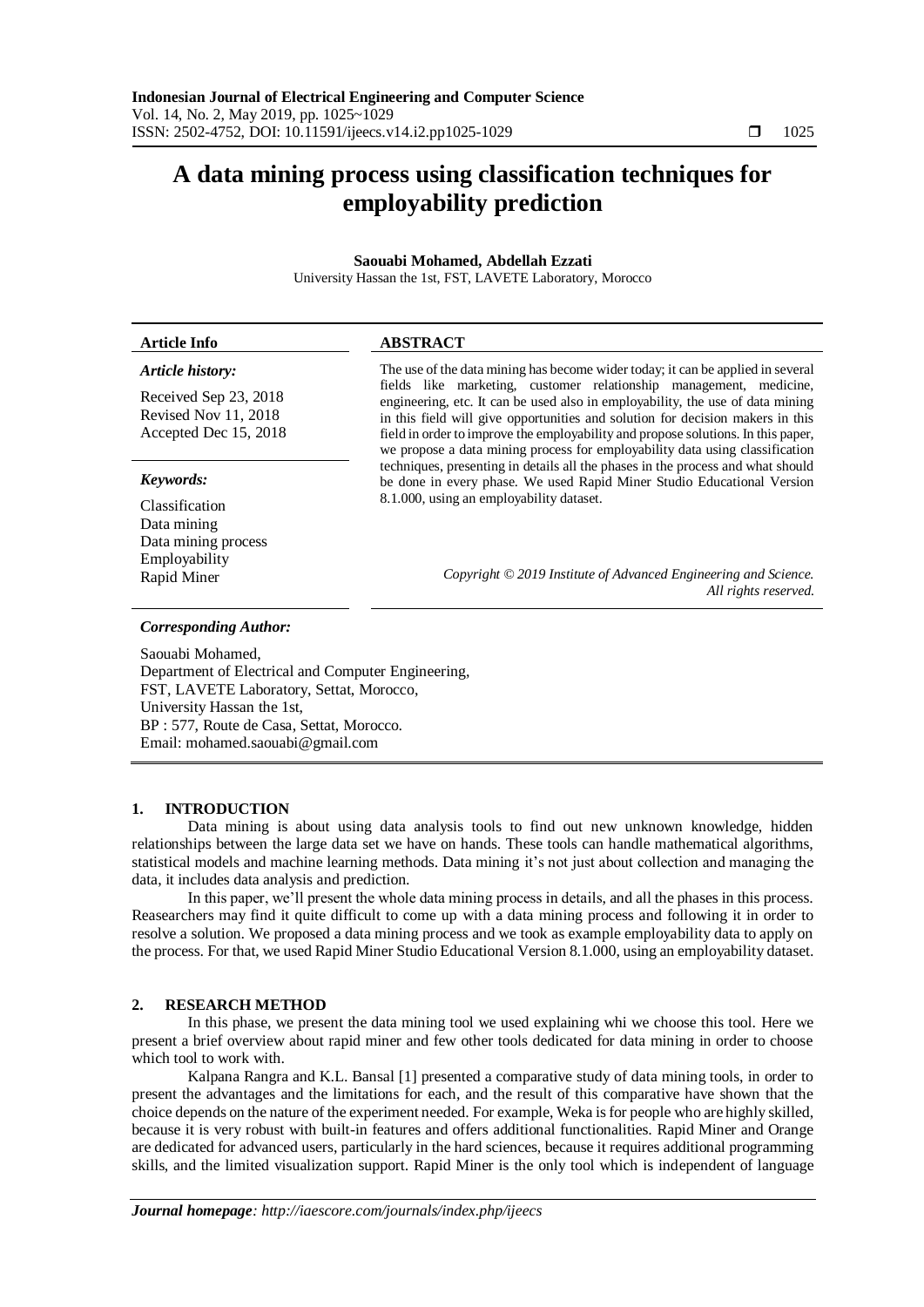limitation and has statistical and predictive analysis capabilities, so it can be easily used and implemented on any system, also it integrates maximum algorithms of any other mentioned tools and more important, it can be used for big data, as shown in Table 1.

| Table 1. Data Mining Tools Description |                                                            |                                                                                                     |                                                                                                   |  |  |
|----------------------------------------|------------------------------------------------------------|-----------------------------------------------------------------------------------------------------|---------------------------------------------------------------------------------------------------|--|--|
| Tool Name                              | Type                                                       | Advantages                                                                                          | Limitations                                                                                       |  |  |
| Rapid Miner                            | Statistical analysis, data mining,<br>predictive analytics | Visualization, Statistical,<br>Attribute Selection, Outlier<br>detection, parameter<br>optimization | Requires prominent knowledge of<br>database handling                                              |  |  |
| Orange                                 | Machine learning, Data mining,<br>Data visualization       | Better debugger, Shortest<br>scripts, poor statistics, suitable<br>for novoice Experts              | Big installation, Limited reporting<br>capabilities                                               |  |  |
| R                                      | <b>Statistical Computing</b>                               | Purely statistical                                                                                  | Less specialized for data mining,<br>requires knowledge of array language                         |  |  |
| Weka                                   | Machine Learning                                           | Ease of use, can be extended in<br>RM                                                               | Poor documentation, weak classical<br>statistics, poor parameter<br>optimization, weak csv reader |  |  |

# **3. RESULTS AND DISCUSSION**

In this part, we presented the data mining process we propose. Data mining is an iterative process that typically involves the described phases bellow. Figure 1 shows the data minig general process.



Figure 1. Data mining general process

Here presented below the description of the different phases of the data mining process.

#### **3.1. Problem understanding**

A data mining project starts with the understanding of the problem. The project objective is then translated into a data mining problem definition. In the problem definition phase, data mining tools are not yet required of course.

#### **3.2. Data exploration or Data understanding**

**Collect the data:** We collected the data used in our experiment from a survey of employability conducted by Hassan the 1st University in 2016 in partnership with the National Evaluation Office (NEO) under the Higher Council for Education.

**Describe the data:** We need to understand the meaning of the data we have. So, we explore this data. And then, we identify quality problems of the data so we can fix it in the next phase, which is the preparation phase.

**Data preparation:** In this phase, we collect, cleanse, and format the data because some of the mining techniques accept data only in a certain format. We can also create new derived attributes if needed, for example, an average value.

**Data selection:** Here, we select the data we need in order to answer the problem in hand, so we explore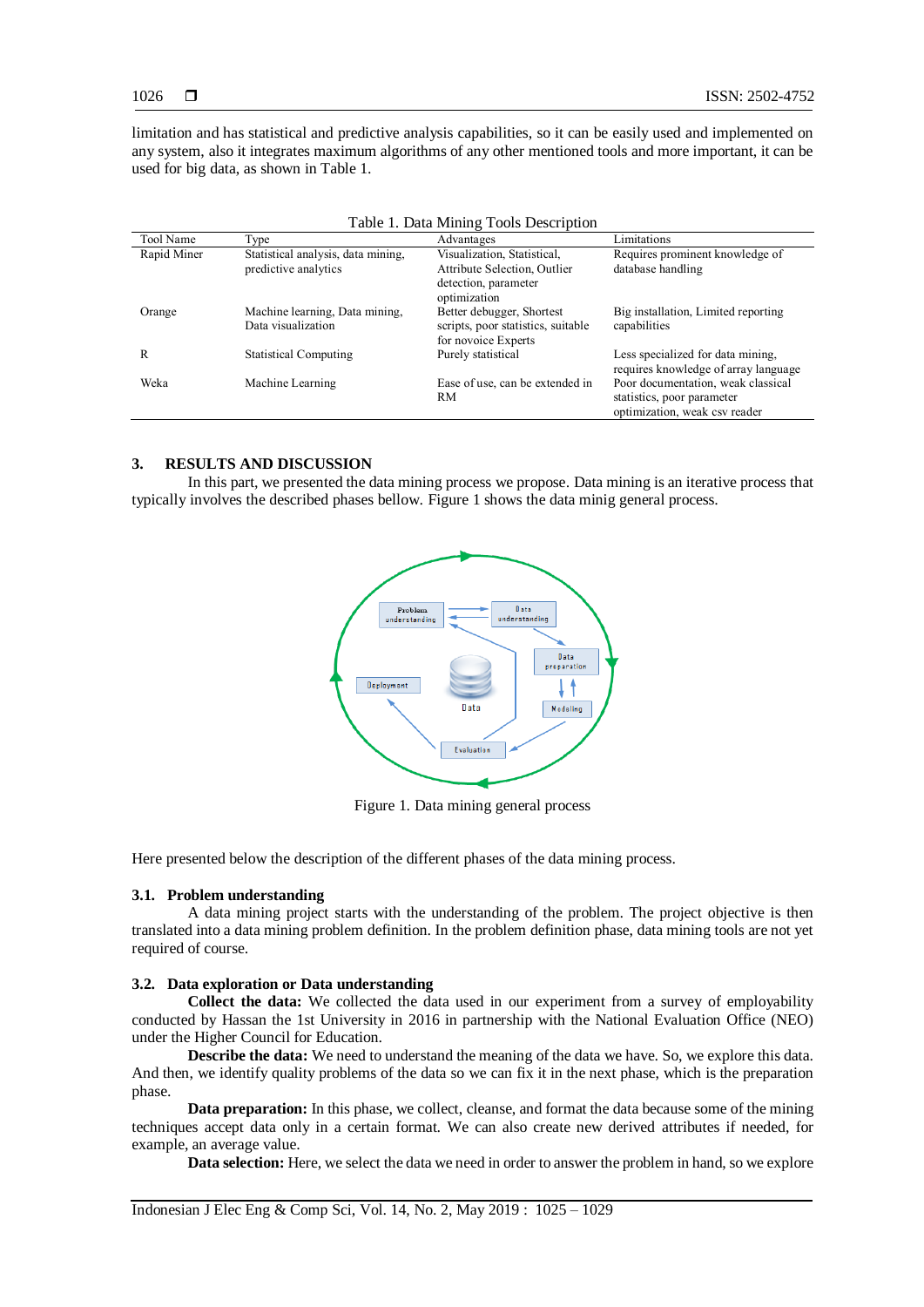the data and we select only the data we want to use in our classification problem.

**Remove columns:** We remove all the irrelevant columns that have nothing to do with our classification problem, such us name, phone, etc.

**Replace missing values:** Missing values lead to inaccurate model generation, which mean false results which we cannot rely on, so we remade to this problem through imputation techniques, or we remove the instances completely.

**Reorder attributes:** We re-order the attributes of the data set, just for better organization of the data. Now after these steps, the final data contains 1208 instances of 13 attributes; we'll give some graph examples visualizing the data.

This graph represents the number of graduates graduated from different universities, as we can see FST has more graduates. Figure 2 is shown in Number of graduates graduated from different universities. This graph illustrates the number of graduates grouped by grade is shown in Figure 3.



Figure 2. Number of graduates graduated from different universities

Figure 3. Number of graduates grouped by grade

Figure 4 shows the graduates' employability of every university, we can see the universities whom have more graduates working, and not working.



Figure 4. Graduates' employability of every university

## **3.3. Modeling**

The modeling phase and the evaluation phase are coupled. They can be repeated several times to change parameters until optimal values are achieved. When the final modeling phase is completed, a model of high quality has been built.

**Define target:** Now, we define the target, which means the variable we want to predict; employability is our variable, with two classes, working and not working.

**Which model should we apply? (Decision Tree, Logistic regression and Naïve Bayes):** Based on the type of the data we have and the type of the variable we want to predict, we choose the models we will apply during this phase.

*A data mining process using classification techniques for employability prediction (Saouabi Mohamed)*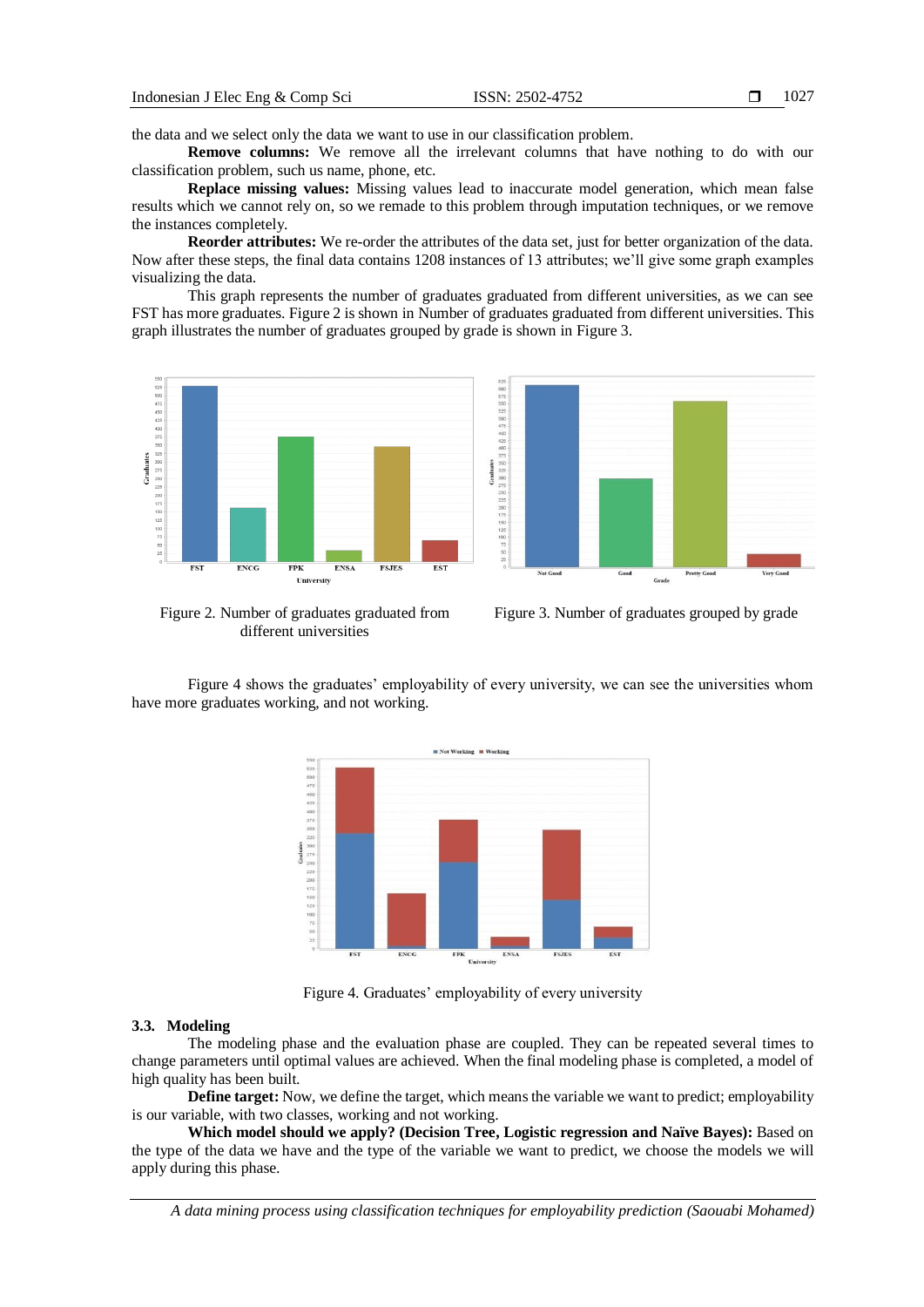We will work with a supervised learning, since we have a target, which is the variable to predict, employability, with two classes: working and not working. The type of our variable to predict is qualitative, containing two classes, which mean the type of the variable is binary; we will work with a classification technique. We will apply the classification algorithm Decision Tree, Logistic regression and Naïve Bayes, we will assess each model, and finally we choose which model present to best and accurate model by evaluating the models' performances in the next phase.

**Split Data:** Now we need to apply the models, Decision Tree, Logistic regression and Naïve Bayes, we will split the data into two sets, training data with 80% and a test data with 20%. In the training data, we build the models and then applied on the test data. Because the test data has never been seen by the model, so the performance will be a good guide to what will be seen when the model is applied to unseen data.

## **3.4. Evaluation**

Now, we will evaluate the strengths and weaknesses of our classification algorithms. In this phase, we evaluate the models. If the models do not satisfy the expectations, we go back to the modeling phase and rebuild the model by changing its parameters until optimal values are achieved.

**Confusion Matrix:** A binary classification makes predictions where the outcome has two possible values: positive and negative. Moreover, the prediction for each example may be right or wrong, leading to a 2x2 confusion matrix as explained in Table 2.

| Table 2. 2X2 Confusion Matrix |                     |                     |  |  |
|-------------------------------|---------------------|---------------------|--|--|
|                               | Positive Class      | Negative Class      |  |  |
| Predicted Positive Class      | True positive (TP)  | False negative (FN) |  |  |
| Predictive Negative Class     | False positive (FP) | True negative (TN)  |  |  |

TP: the number of "true positives", positive instances that have been correctly identified by the algorithm. FP: the number of "false positives", negative instances that have been incorrectly identified by the algorithm. FN: the number of "false negatives", positive instances that have been incorrectly identified by the algorithm. TN: the number of "true negatives", negative instances that have been correctly identified by the algorithm.

**Metrics:** Different metrics can be used in order to evaluate the models' performance and to choose which provide the best accurate model: Accuracy, classification error, recall, kappa statistics, f-measure, sensitivity, precision, ROC curve and the time to build the model. His is an example of a roc curve comparison between two classifiers.

Based on ROC curve, it clearly illustrates that the Decision Tree classifier is more accurate than Logistic regression and Naïve Bayes, the closer the curve follows the left-hand border and then the top border of the ROC space, the more accurate the model, which means that the decision tree model is more accurate.

As result of the evaluation phase, we evaluate the models, Decision tree, Logistic regression and Naïve Bayes, and we choose the model with the best accurate model based on the different metrics. Figure 5 is shown in ROC comparison between the classifiers.



Figure 5. ROC comparison between the classifiers

Variables predicting graduates: In this step, we present the variables which have an important role predicting graduates' employability.